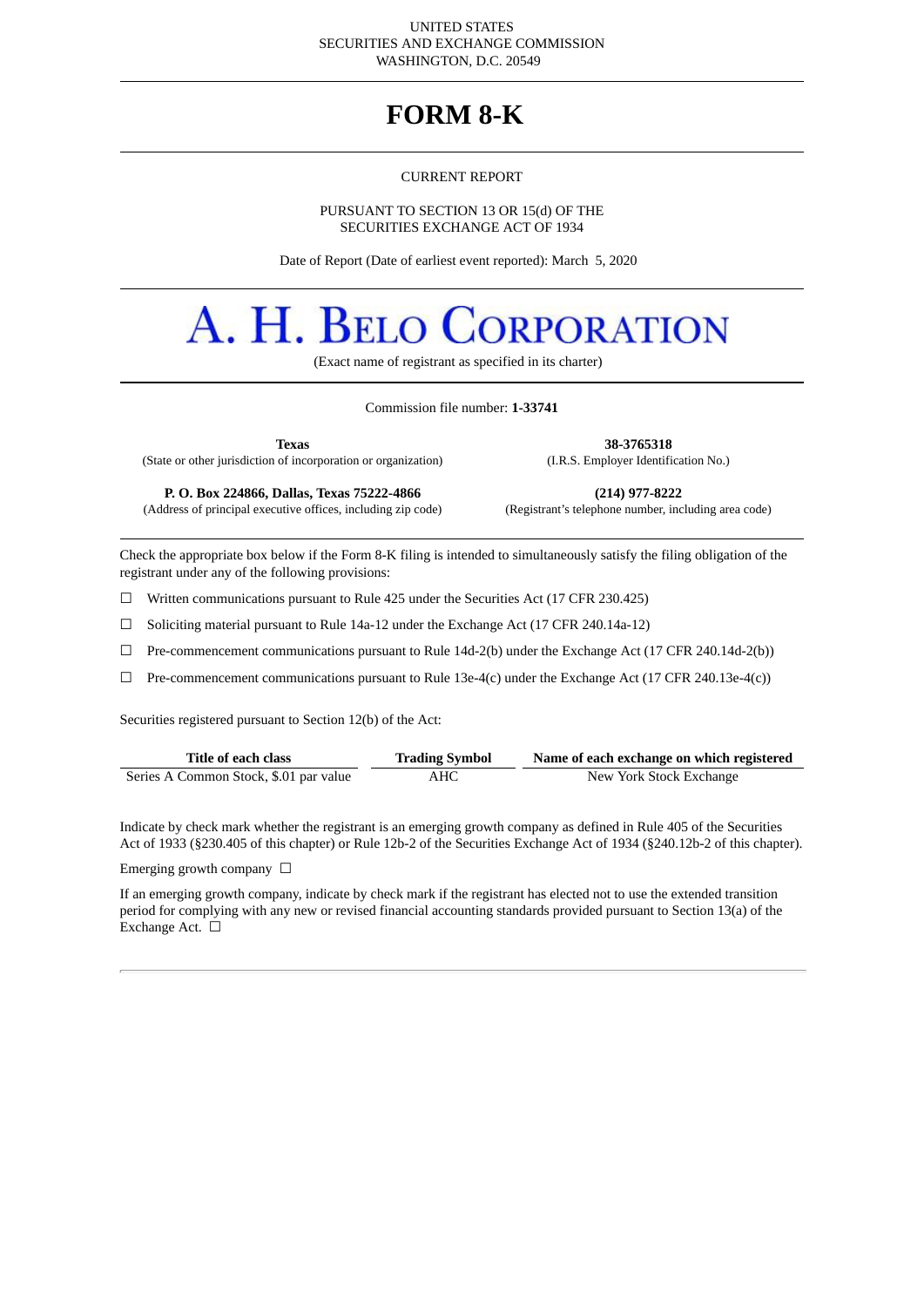#### **Item 8.01. Other Events.**

On March 5, 2020, the Company's Board of Directors approved a second quarter 2020 dividend of \$0.08 per share. The dividend will be payable on June 5, 2020 to shareholders of record at the close of business on May 15, 2020. A copy of the announcement press release is furnished with this report as Exhibit 99.1.

#### **Item 9.01. Financial Statements and Exhibits.**

(d) *Exhibits*.

99.1 Press Release issued by A. H. Belo Corporation on March 5, 2020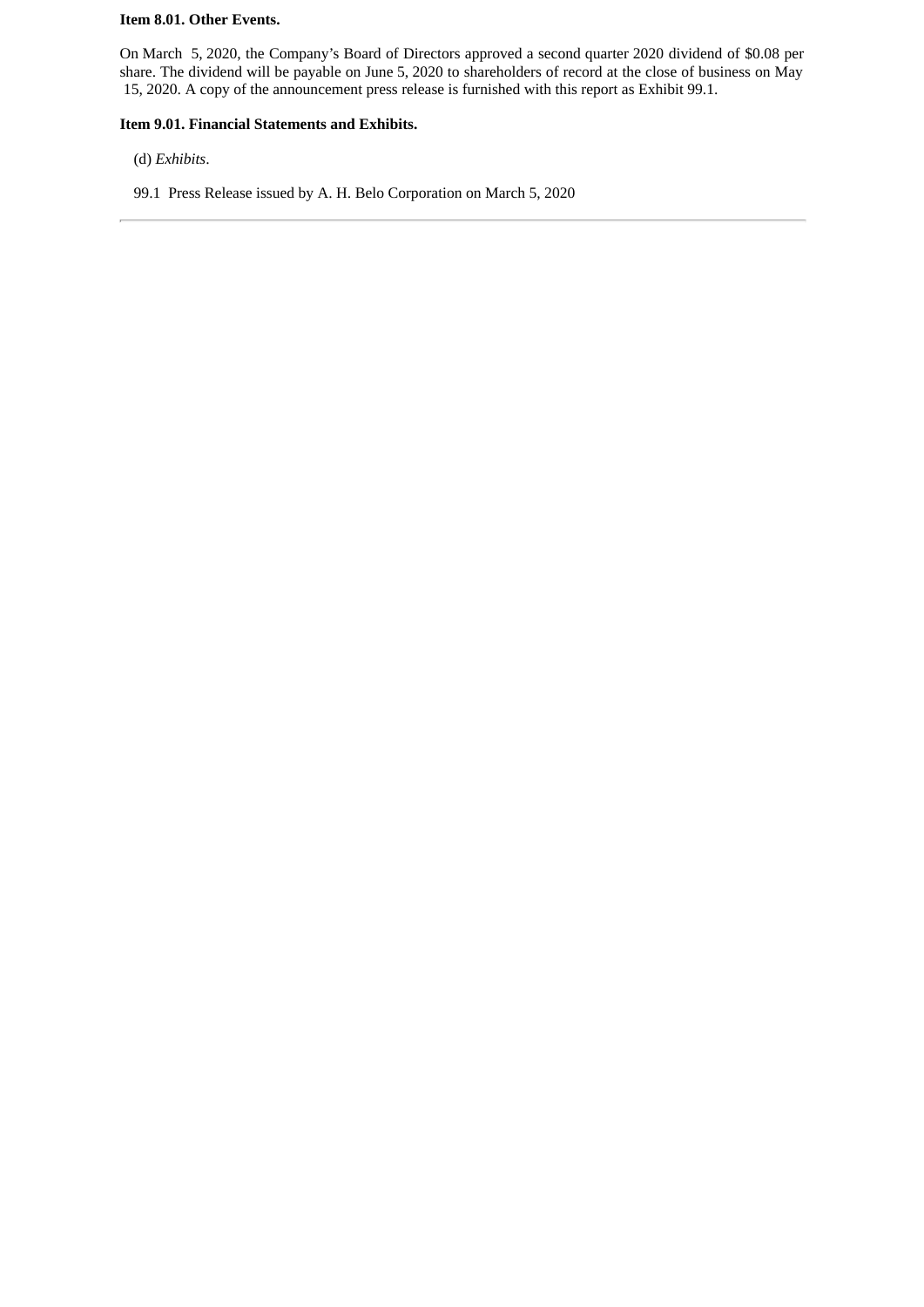#### **SIGNATURE**

Pursuant to the requirements of the Securities Exchange Act of 1934, the Registrant has duly caused this report to be signed on its behalf by the undersigned thereunto duly authorized.

#### Date: March 5, 2020 A. H. BELO CORPORATION

By: /s/ Christine E. Larkin

Christine E. Larkin Senior Vice President/General Counsel & Secretary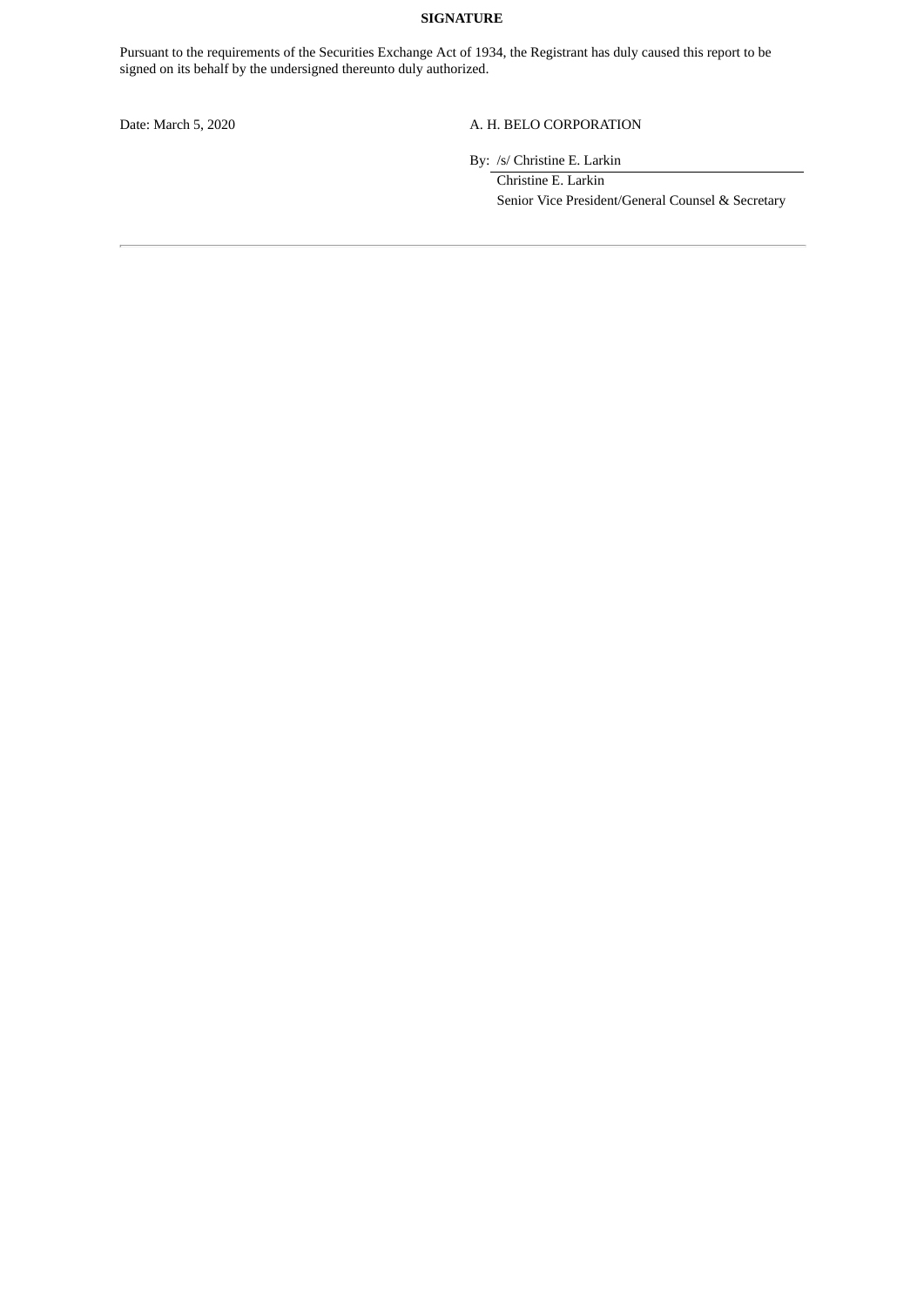#### **EXHIBIT INDEX**

Exhibit No. 99.1 Press Release issued by A. H. Belo [Corporation](#page-4-0) on March 5, 2020